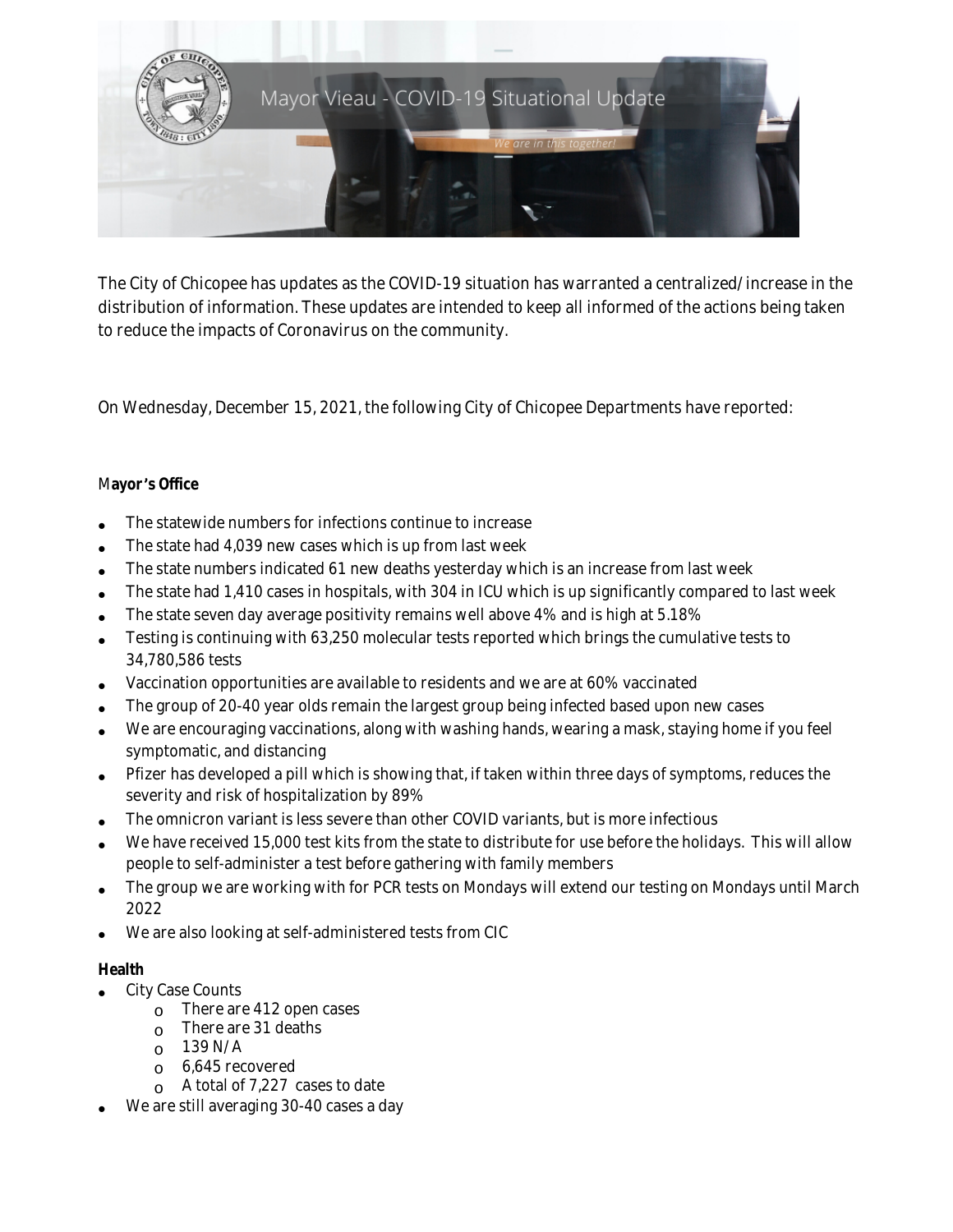- We continue to encourage vaccines
- The Health Department has distributed self-test kits to the Council on Aging, Boys and Girls Club, Library, United Way Cupboard in the Center, Lorraine's Soup Kitchen, and the Chicopee Housing Authority
- The tests are for the Holidays to prevent spread of the virus among family members
- We have 30,000 tests. There are two tests in a kit and 90 kits in a case. The Health Department will restock the locations as needed
- The self-tests are not reportable to the Health Department so they will impair contact tracing. The state numbers of cases and probable cases may be under-reported. Hospitalizations and deaths will be accurate
- It is important to know your status for the holidays so you do not spread the virus to family members

### **Police Department**

- We are stable on staffing with no active cases
- The one custodian has returned to work
- We are working with Safety to administer PCR test on Tuesday and Wednesdays next week and the week in between Christmas and New Years
- We may hand individuals a kit when they go through the testing site so they can test others they may have been in contact with or test afterwards if still symptomatic or the get a negative test when recovered
- Also the Police would like self-test cases delivered to the C-3 Unit and to the Willimansett sub-station

#### **Fire Department**

- Status quo on services with one firefighter returned and one new firefighter out with COVID
- The Fire Department will have personnel available to assist with testing at the Council on Aging site
- They agree with distributing test kits to those tested
- They are able to staff the site all six days

#### **Emergency Management**

- Status quo on staffing
- They will assist with testing through March on Mondays
- The grant for Emergency Management was approved and they will order equipment

#### **Safety**

- Status quo on staffing
- There were 97 tests administered on Monday and 16 tested positive for COVID
- Asked that a reverse 911 call be done to notify public of the additional testing days
- BayState Hospital network reported 111 COVID cases with 90 of those cases in Springfield
- We will working door monitors at the buildings after January 1st
- They student numbers are increasing and we will look to have vaccine clinics at the schools

### **DPW**

Status quo on staffing and services